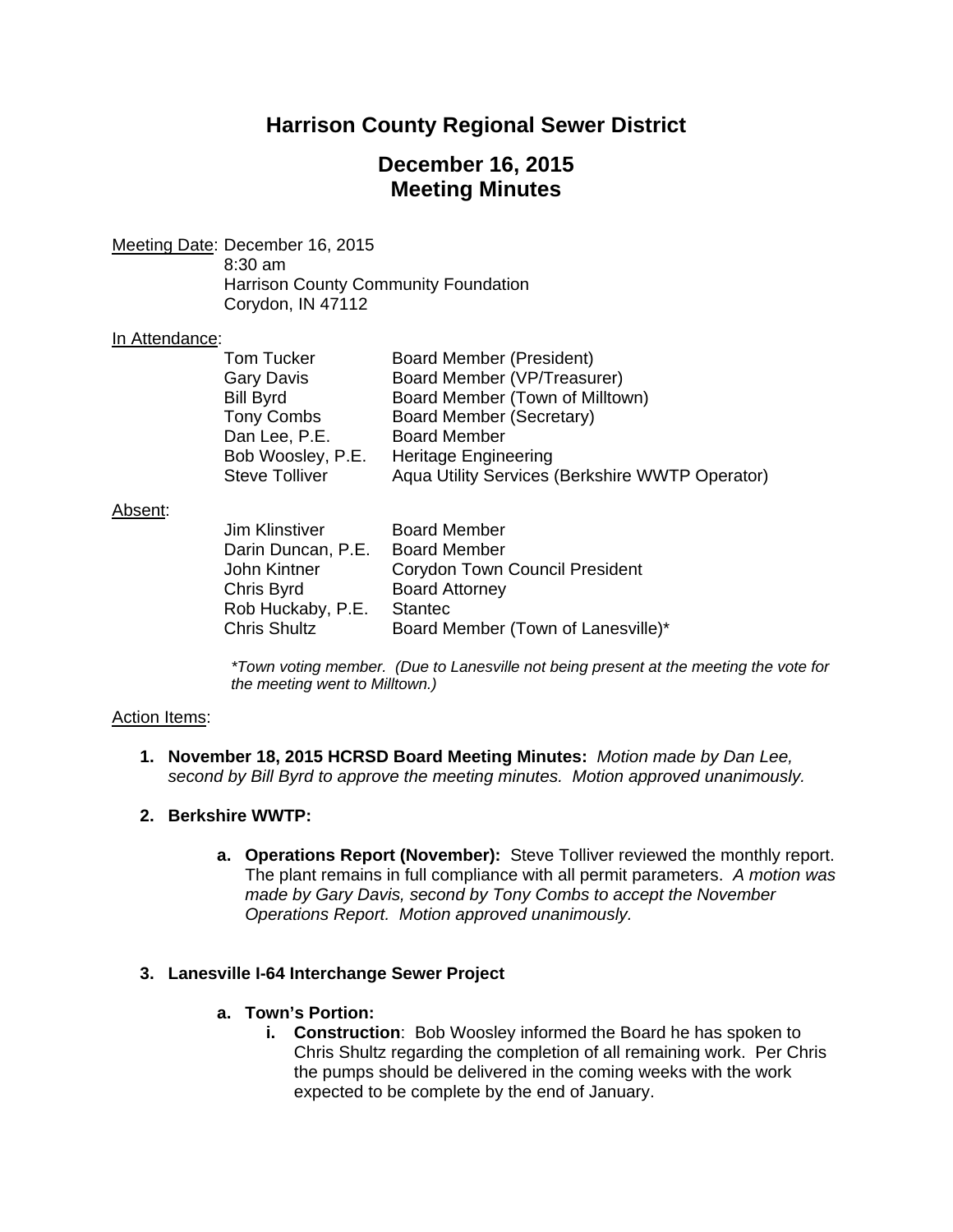## **b. District's Portion:**

- **i. Lift Station:**
	- i. **Hoist Base Plate:** Steve Tolliver reported the base plate for the portable hoist has been ordered and will be installed in the coming weeks.
	- ii. **Emergency Contact Signage:** Steve Tolliver reported the fence signage (Emergency Contact Info) has been ordered and will be installed in the coming weeks. Steve reported he ordered one extra sign to keep in inventory that can be used as a replacement sign at any of the District's facilities.

# **4. Treasurers Report:**

- a. *Motion made by Bill Byrd, second by Dan Lee to approve the November Treasurer's Report. Motion approved unanimously.*
- b. *Motion made by Gary Davis, second by Tony Combs to pay the following claims. Motion approved unanimously.*

#### *District Checking Account:*

| i. Harrison REMC-WWTP electric service                                    | \$1,445.62 |
|---------------------------------------------------------------------------|------------|
| ii. Duke Energy - lift station electric service                           | \$25.89    |
| iii. Aqua Utility Services - Dec. WWTP Oper., LS Maint., Bills \$2,865.83 |            |
| iv. Town of Corydon - October sewer bills                                 | \$5,454.55 |
| v. B&H Environmental Services - Clean Oil/Water Separator \$455.00        |            |
| vi. Heritage Eng. - Oct. Mtg Expense                                      | \$2,926.73 |
| vii. Heritage Eng. - Nov. Mtg Expense                                     | \$1,545.00 |
|                                                                           |            |

c. *Motion made by Gary Davis, second by Tony Combs to pay approve the following invoice (paid via County funds):*  Heritage Engineering - Misc. Support Services \$200.27

## **5. Budget:**

- **a. Engineering Services for Monthly Support::** *Motion made by Bill Byrd, second by Dan Lee to approve a professional services contract for District Engineer Monthly Retainer Services in the amount of \$850.00 per month. Motion approved unanimously.*
- **b. Berkshire WWTP Operations Contract:** *Motion made by Bill Byrd, second by Gary Davis to retain Aqua Utility Services as the operator of record for the Berkshire WWTP and exercise the renewal option in their current contract. Motion approved unanimously.*

## **6. Other Items:**

**a. IRSDA Survey regarding Satellite Systems:** Tom Tucker requested that Bob Woosley respond to the email correspondence from the State coordinator regarding satellite collection systems. The only satellite system in the District's system is the Berkshire Mobile Home Park collection system. Bob will follow up immediately.